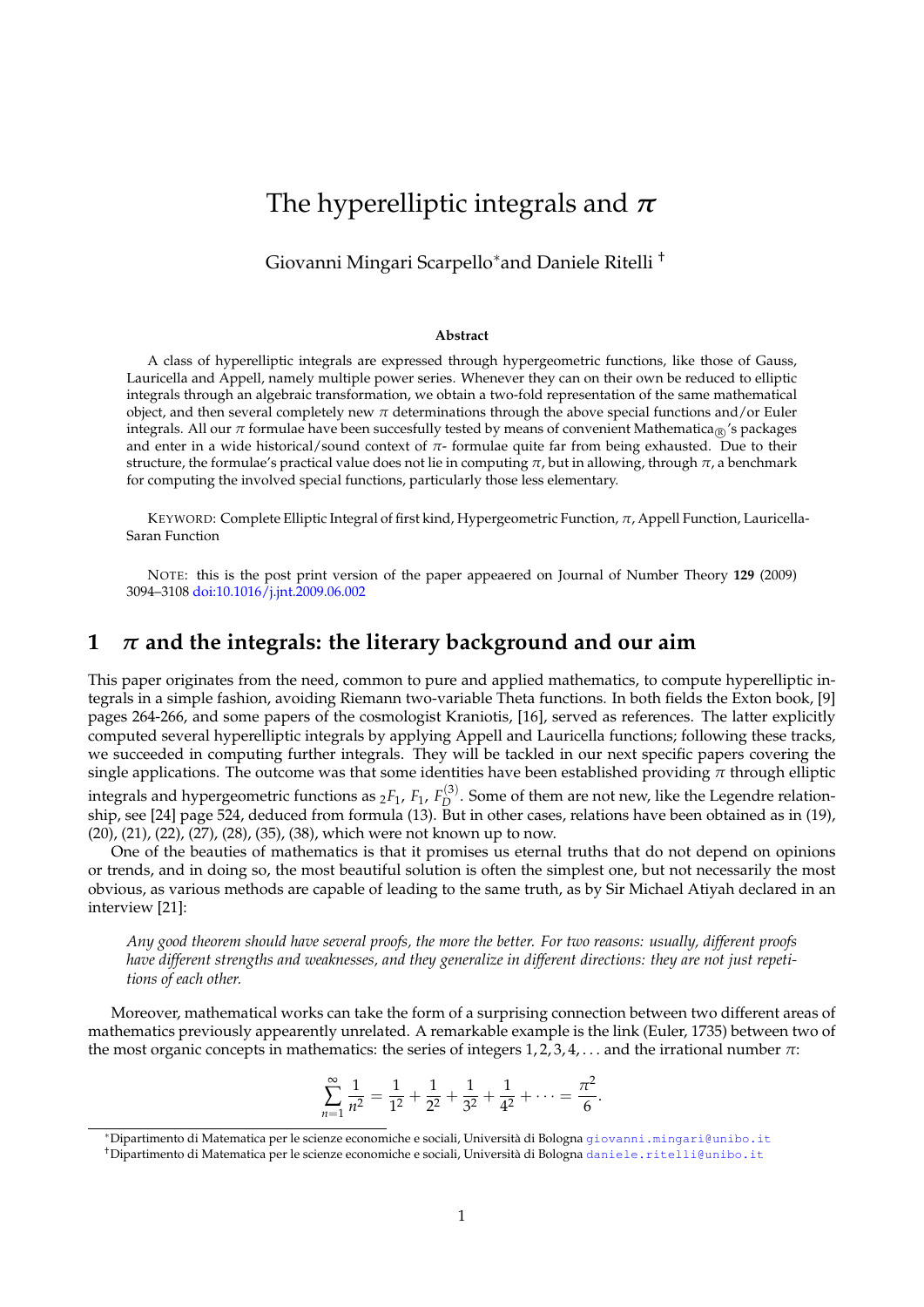As a matter of fact, *π*, whose irrationality was proved by Lambert, 1761, is a constant subject quite far from being exhausted. We consider both the previous and the so called Ivory (1671)-Leibniz (1674) odd series equally interesting:

$$
\sum_{n=0}^{\infty} \left(-1\right)^n \frac{1}{2n+1} = 1 - \frac{1}{3} + \frac{1}{5} - \frac{1}{7} + \dots = \frac{\pi}{4};
$$

but the reader will judge. A piece of recent research, see [4], was carried out by Bailey-Borwein-Plouffe, hereinafter referred as BBP:

$$
\pi = \sum_{n=0}^{\infty} \frac{1}{16^n} \left( \frac{4}{8n+1} - \frac{2}{8n+4} - \frac{1}{8n+5} - \frac{1}{8n+6} \right). \tag{1}
$$

Such a formula (1) was discovered using the so called *Ferguson's PSLQ integer relation finding algorithm* [5], [14]. As shown in [4] formula (1) allows the calculation of the *n*-th hexadecimal or binary digit of *π*, without computing any of the first *n* − 1 digits, by means of a simple algorithm. A very good analysis of how the BBP formulae appear directly from Calculus is given in the textbook [15]. The relevant comments held in [1], [2] also prove to be interesting. Formula (1) together with many other, always arises by computing a definite integral through two different paths: for instance (1) comes from:

$$
\pi = \int_0^{1/\sqrt{2}} \frac{4\sqrt{2} - 8x^3 - 4\sqrt{2}x^4 - 8x^5}{1 - x^8} \, \mathrm{d}x
$$

and from the identity, [4] page 905,

$$
\int_0^{1/\sqrt{2}} \frac{x^{n-1}}{1-x^8} dx = \frac{1}{2^{n/2}} \sum_{k=0}^{\infty} \frac{1}{16^k (8k+n)},
$$

obtained by developing a geometrical series. Another recent contribution, see [13], presents *π* as an infinite √ series of powers of the reciprocal of the Golden Ratio  $\phi = \frac{1}{2}(1+\sqrt{5})$ , following techniques of integral calculus similar to [4]. Almkvist, Krattenthaler, and Petersson, [2] presented new sums for  $\pi$  involving binomial coefficients and stemming from the Gosper formula (1974)

$$
\pi = \sum_{n=0}^{\infty} \frac{50n - 6}{2^n {3n \choose n}},\tag{2}
$$

so that they succeed in providing formulae like this:

$$
\pi = \sum_{n=0}^{\infty} \frac{S(n)}{a^n \binom{m \, n}{p \, n}} \tag{3}
$$

where *S*(*n*) is a polynomial in *n* computed by means of the LLL algorithm, [18]. They used the so-called Beta method which is based on Beta function  $B(p,q)$  for positive integer values p and q. The recent contributions of Gouretovich and Guillera, [11], presents a variant of the Beta method, which builds other series, similar to ´ (3), e.g.:

$$
\pi = \frac{1}{16807} \sum_{n=0}^{\infty} \frac{x_n}{2^n \binom{7n}{2n}},\tag{4}
$$

where:

$$
x_n = \left(\frac{59296}{7n+1} - \frac{10326}{7n+2} - \frac{3200}{7n+3} - \frac{1352}{7n+4} - \frac{792}{7n+5} + \frac{552}{7n+6}\right).
$$

However equations, (2), (3) (4) also result from an integral representation of a series.

Throughout this paper new formulae will be provided connecting *π* to elliptic, hyperelliptic and hypergeometric integrals. Classic formulae have defined  $\pi$  as half area of the unit disk or half circumference of the unit circle:

$$
\int_{-1}^{1} \sqrt{1 - x^2} \, \mathrm{d}x = \frac{\pi}{2}, \quad \int_{-1}^{1} \frac{\mathrm{d}x}{\sqrt{1 - x^2}} = \pi.
$$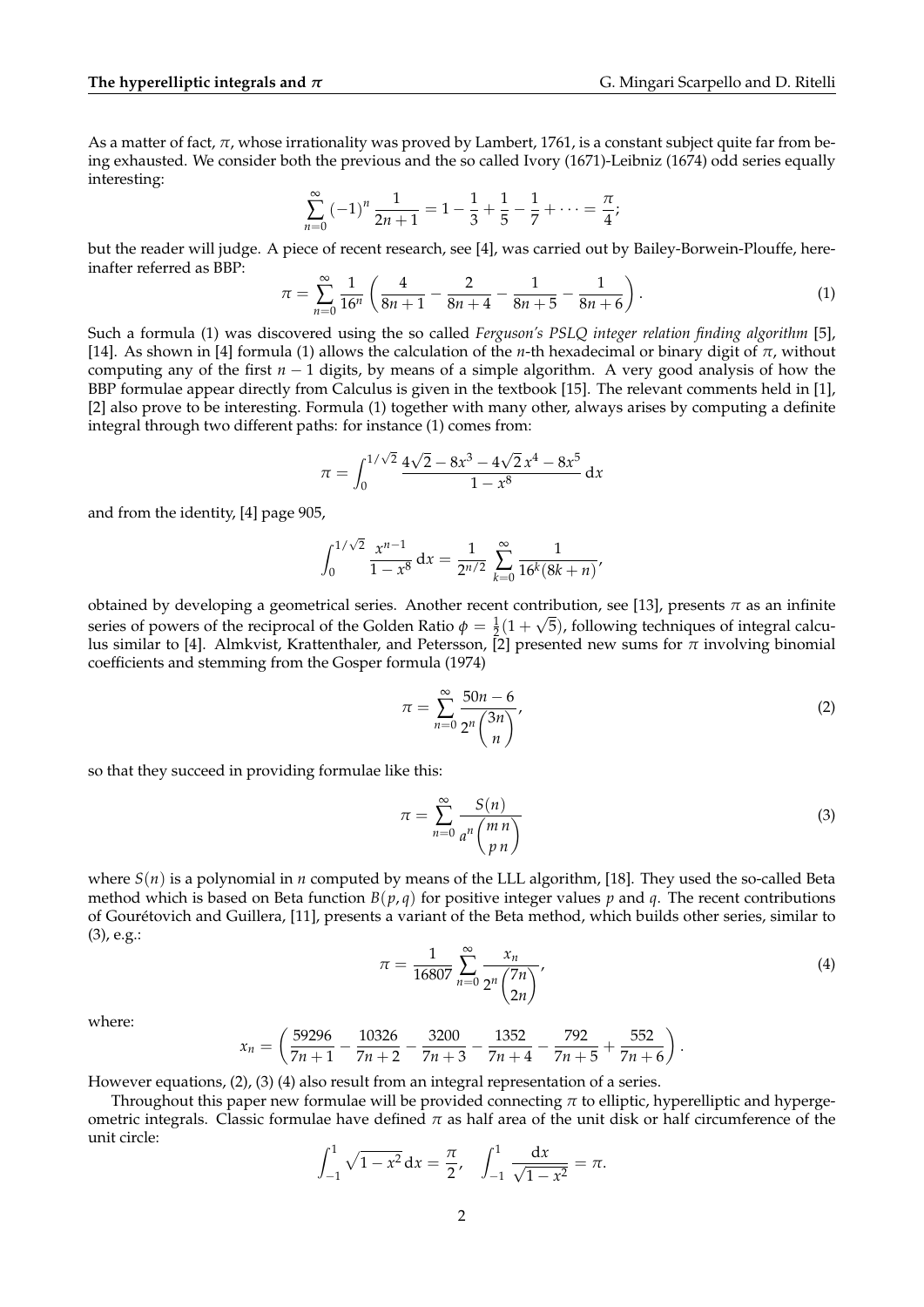Other suggestive and well-known  $\pi/2$  expressions can be:

$$
\frac{\pi}{2} {}_2F_1\left(\frac{1}{2}; \frac{1}{2}; 1, k^2\right) = K(k) \tag{5}
$$

$$
\frac{\pi}{2} {}_2F_1\left(-\frac{1}{2};\frac{1}{2};1,k^2\right) = E(k) \tag{6}
$$

where  $K(k)$  and  $E(k)$  are respectively the first and second kind complete elliptic integral of module  $0 < k < 1$ :

$$
K(k) = \int_0^1 \frac{\mathrm{d}x}{\sqrt{(1-x^2)(1-k^2x^2)}}, \quad E(k) = \int_0^1 \sqrt{\frac{1-k^2x^2}{1-x^2}} \, \mathrm{d}x,
$$

and  $2F_1$  is the Gauss hypergeometric series where  $|x| < 1$ :

$$
{}_2F_1(a,b;c;x) = \sum_{n=0}^{\infty} \frac{(a)_n (b)_n}{(c)_n} \frac{x^n}{n!},
$$

where  $(a)_k$  is a Pochhammer symbol:  $(a)_k = a(a+1)\cdots(a+k-1)$ . For  ${}_2F_1$  a powerful integral representation theorem, hereinafter referred as IRT, is available:

$$
{}_2F_1(a,b;c;x) = \frac{\Gamma(c)}{\Gamma(c-a)\Gamma(a)} \int_0^1 \frac{t^{a-1}(1-t)^{c-a-1}}{(1-xt)^b} dt,
$$

whose validity ranges are:  $\text{Re } c > \text{Re } a > 0$ ,  $|x| < 1$ . The IRT provides the way for extending the region where the (complex) hypergeometric function is defined, namely for its analytical continuation to the (almost) whole complex plane excluding the half line  $\vert 1, \infty \vert$ .

First of all we prove (5) and (6) as a useful introduction to our incoming theorems. We know that, see [6], n. 233.00, page 72:

$$
\int_{c}^{b} \frac{\mathrm{d}t}{\sqrt{(a-t)(b-t)(t-c)}} = \frac{2}{\sqrt{a-c}} \mathbf{K}\left(\sqrt{\frac{b-c}{a-c}}\right) \tag{7}
$$

where  $c < b < a$ . By carrying out the transformation  $t = c + (b - c)u$  in (7), we obtain:

$$
a - t = (a - c) \left[ 1 - \frac{b - c}{a - c} u \right], \quad b - t = (b - c)(1 - u), \quad t - c = (b - c)u,
$$

and consequently, via the IRT:

$$
\int_{c}^{b} \frac{dt}{\sqrt{(a-t)(b-t)(t-c)}} = \frac{\Gamma^{2}(1/2)}{\Gamma(1)} \frac{1}{\sqrt{a-c}} {}_{2}F_{1}\left(\frac{1}{2}; \frac{1}{2}; 1, \frac{b-c}{a-c}\right).
$$
\n(8)

But  $\Gamma^2(1/2) = \pi$ , there-after, by posing  $k^2 = (b - c)/(a - c)$  we obtain (5). Equation (6) can be analogously proved starting from the integral [6] 233.01 page 72:

$$
\int_{c}^{b} \sqrt{\frac{a-t}{(b-t)(t-c)}} dt = 2\sqrt{a-c} E\left(\sqrt{\frac{b-c}{a-c}}\right)
$$
\n(9)

where  $c < b < a$ , using the same variables transformation as for obtaining the formula for the first kind elliptic integral.

Our method is then founded on a double evaluation of the same elliptic, or which can be turned to elliptic, integral: the first consists of the usual reduction to its standard form, see Byrd Friedman, [6]. The second manages hypergeometric functions and therefore is deeply different from strategies like BBP, which applies integration by series. Before introducing our original formulae, it is important to demonstrate how our approach can operate in finding a well-known identity introduced by Legendre. Starting from the complete Beta function definition:

$$
B(p,q) = \int_0^1 t^{p-1} (1-t)^{q-1} dt = \frac{\Gamma(p) \Gamma(q)}{\Gamma(p+q)},
$$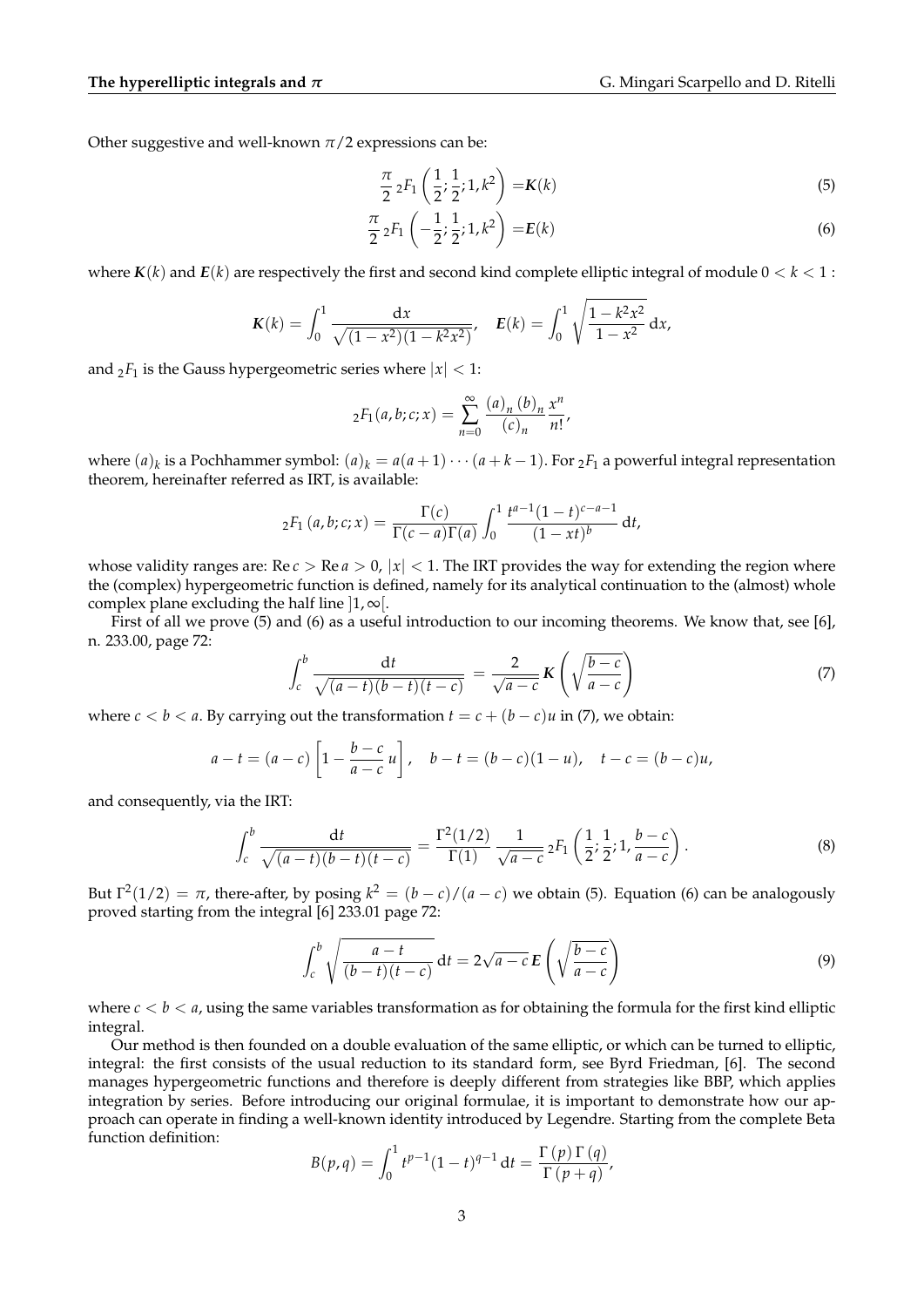where *p*, *q* > 0, we have, see [10] 3.249.7 page 321, some remarkable formulae, like:

$$
\int_0^1 (1 - x^a)^{b-1} dx = \frac{1}{a} B\left(\frac{1}{a}, b\right),\tag{10}
$$

allowing the integration of a class of binomial hyperelliptic differentials for any  $n \in \mathbb{N}$ :

$$
\int_0^1 \frac{\mathrm{d}t}{\sqrt{1-t^n}} = \frac{\Gamma\left(1+\frac{1}{n}\right)}{\Gamma\left(\frac{1}{2}+\frac{1}{n}\right)} \sqrt{\pi}.\tag{11}
$$

The hyperelliptic integral on the left hand side of (11), through a suitable change of variable, is reduced to elliptic ( $n = 3, 4, 6$ ), so that we obtain an expression which can be solved to  $\pi$ . In fact the following identities hold:

### **Theorem 1.1.**

$$
\pi = \frac{1}{\sqrt{3}} \left[ \frac{\Gamma(5/6)}{\Gamma(4/3)} F\left(\arccos\left(2-\sqrt{3}\right), \sqrt{\frac{2+\sqrt{3}}{4}}\right) \right]^2 \tag{12}
$$

$$
\pi = \frac{1}{2} \left[ \frac{\Gamma(3/4)}{\Gamma(5/4)} \mathbf{K} \left( \frac{1}{\sqrt{2}} \right) \right]^2 \tag{13}
$$

$$
\pi = \frac{1}{\sqrt{3}} \left[ \frac{\Gamma(2/3)}{\Gamma(7/6)} \mathbf{K} \left( \sqrt{\frac{2-\sqrt{3}}{4}} \right) \right]^2 \tag{14}
$$

*where*

$$
F(\varphi, k) = \int_0^{\varphi} \frac{d\theta}{\sqrt{1 - k^2 \sin^2 \theta}} = \int_0^{\sin \varphi} \frac{dt}{\sqrt{(1 - t^2)(1 - k^2 t^2)}}.
$$

*Proof.* Using formulae n. 244.00 page 92; n. 213.00 page 48; n. 576.00 page 256 of [6] three integrals are evaluated:

$$
\int_0^1 \frac{dt}{\sqrt{1-t^3}} = \frac{1}{\sqrt[4]{3}} F\left(\arccos\left(2-\sqrt{3}\right), \sqrt{\frac{2+\sqrt{3}}{4}}\right)
$$

$$
\int_0^1 \frac{dt}{\sqrt{1-t^4}} = \frac{1}{\sqrt{2}} K\left(\frac{1}{\sqrt{2}}\right)
$$

$$
\int_0^1 \frac{dt}{\sqrt{1-t^6}} = \frac{1}{\sqrt[4]{3}} K\left(\sqrt{\frac{2-\sqrt{3}}{4}}\right)
$$

afterwards, evaluating the same integrals through (11) with  $n = 3$ , 4, 6 respectively then formulae (12), (13), (14) follow immediately by equating.  $\Box$ 

It is worth noting that by formula (12) it is possible to obtain the Legendre relationship, see [24] page 524. **Corollary 1.1.1.**

$$
K\left(\frac{1}{\sqrt{2}}\right) = \frac{1}{4\sqrt{\pi}} \left(\Gamma\left(\frac{1}{4}\right)\right)^2.
$$

*Proof.* Recalling the Gamma "one-half formula":

$$
\Gamma\left(a+\frac{1}{2}\right) = \frac{\sqrt{\pi}}{2^{2a-1}} \frac{\Gamma(2a)}{\Gamma(a)}
$$
\n(15)

and minding that  $\Gamma\left(\frac{3}{4}\right)=\Gamma\left(\frac{1}{4}+\frac{1}{2}\right)$  ,  $\quad \Gamma\left(\frac{5}{4}\right)=\Gamma\left(1+\frac{1}{4}\right)$  , applying (15), we get:

$$
\frac{\Gamma\left(\frac{3}{4}\right)}{\Gamma\left(\frac{5}{4}\right)} = \frac{4\pi\sqrt{2}}{\left(\Gamma\left(\frac{1}{4}\right)\right)^2}.\tag{16}
$$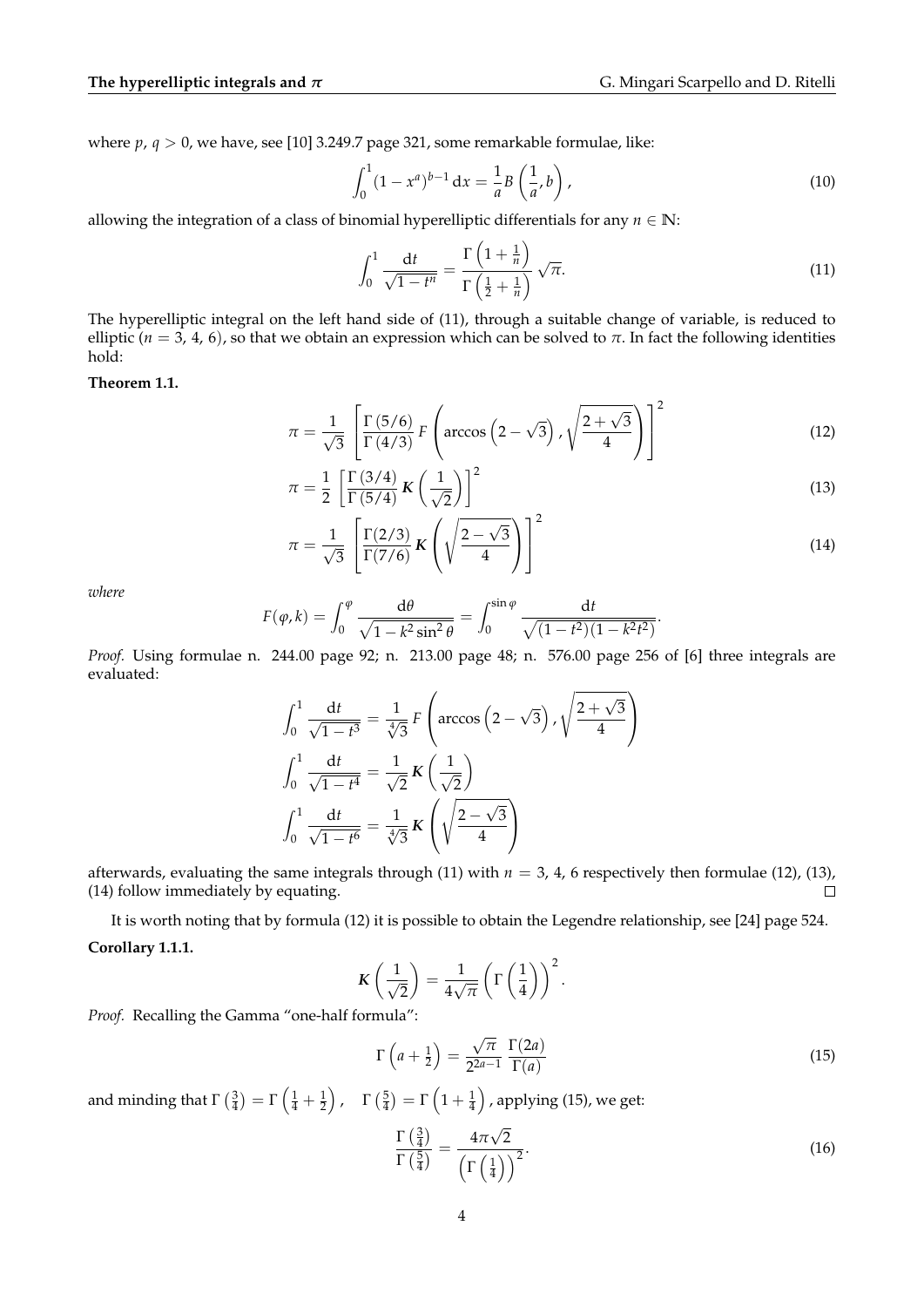Inserting in (12) the (16), the Legendre relationship is soon obtained:

$$
\pi = \frac{1}{2} \left[ \frac{4\pi\sqrt{2}}{\left(\Gamma\left(\frac{1}{4}\right)\right)^2} \mathbf{K}\left(\frac{1}{\sqrt{2}}\right) \right]^2.
$$

Let us remark that the proof given in [24], is founded on the hyperelliptic integral

$$
\int_0^1 \frac{\mathrm{d}t}{\sqrt{1-t^4}}
$$

evaluated through the Beta function. On the other side [24] makes use of the lemniscatic integrals. We follow a different approach: changing variables, see [6], page  $48$ :  $t = cn(u) \frac{1}{\sqrt{2}}$  $(\frac{1}{2})$ , we get:

$$
\int_0^1 \frac{\mathrm{d}t}{\sqrt{1-t^4}} = \frac{1}{\sqrt{2}} \int_0^{K\left(\frac{1}{\sqrt{2}}\right)} \frac{\mathrm{d}n(u|\frac{1}{\sqrt{2}})}{\sqrt{1+\mathrm{cn}^2(u|\frac{1}{\sqrt{2}})}} \mathrm{d}u
$$

and the thesis follows thanks to identity:

$$
1 + cn^{2}(u|\frac{1}{\sqrt{2}}) = 2dn^{2}(u|\frac{1}{\sqrt{2}}).
$$

where cn  $(\cdot|\vec{k})$  and dn  $(\cdot|\vec{k})$  are Jacobi elliptic functions of module *k*. The method followed in theorem 1.1 can be used even when the hyperelliptic differentials are much more difficult: in such a case we will apply the less known Lauricella hypergeometric functions.

By transforming some elliptic integrals in hypergeometric integrals, as in [7], we will obtain newly-coined relationships on *π* involving elliptic integrals and the gaussian  $2F_1$ , and some linking *π* to *K* and to the Appell hypergeometric function [3]. The hypergeometric method to  $\pi$  is also demostrated in [8]. In section 4, different and more intricate hyperelliptic integrals will be reduced to the Lauricella-Saran hypergeometric functions, [17, 22], following [9], section 8.4 pages 264-266, and [16], pages 1791-1792. Whenever the above hyperelliptic integrals can be reduced to the first kind complete elliptic integral *K*(*k*), via a suitable transformation, e.g. Jacobi's transformation considered further in the paper, we obtain a *π*-formula involving both the Lauricella function  $F_D^{(3)}$  $\mathcal{L}_{D}^{(3)}$  and  $\mathbf{K}(k)$  itself.

For reader's convenience we recall the definition and the main properties of the special function used in the following sections.

### **1.1 Appell function**

The two-variable Appell hypergeometric function, see [3], for  $|x| < 1$ ,  $|y| < 1$  is defined as a double *x*, *y*-power series:

$$
F_1(a, b_1, b_2; c; x, y) = \sum_{m=0}^{\infty} \sum_{n=0}^{\infty} \frac{(a)_{m+n}(b_1)_m(b_2)_n}{(c)_{m+n}} \frac{x^m}{m!} \frac{y^n}{n!},
$$

whose IRT is:

$$
F_1(a, b_1, b_2; c; x, y) = \frac{\Gamma(c)}{\Gamma(a)\Gamma(c-a)} \int_0^1 \frac{u^{a-1} (1-u)^{c-a-1}}{(1-ux)^{b_1} (1-uy)^{b_2}} du,
$$
(17)

with Re  $a > 0$ , Re( $c - a$ ) > 0. It should be observed that  $F_1$  and its IRT can be fruitfully used for treating very intricate integrals of algebraic functions, e.g. the square root of a fourth degree polynomial divided to another quartic, see e.g. [19] page 10, where the following integration is established:

$$
\int_{\alpha}^{\beta} \frac{\sqrt{1+x^4}}{px^4-q} dx = \frac{1}{q} \left\{ \alpha F_1 \left( \frac{1}{4}, 1, -\frac{1}{2}; \frac{5}{4}; -\alpha^4, \frac{p}{q} \alpha^4 \right) - \beta F_1 \left( \frac{1}{4}, 1, -\frac{1}{2}; \frac{5}{4}; -\beta^4, \frac{p}{q} \beta^4 \right) \right\},
$$

with *p*, *q* real numbers such that  $pq > 0$  and the real root of the equation  $px^4 - q = 0$  lies outside the interval  $[\alpha, \beta]$ .

 $\Box$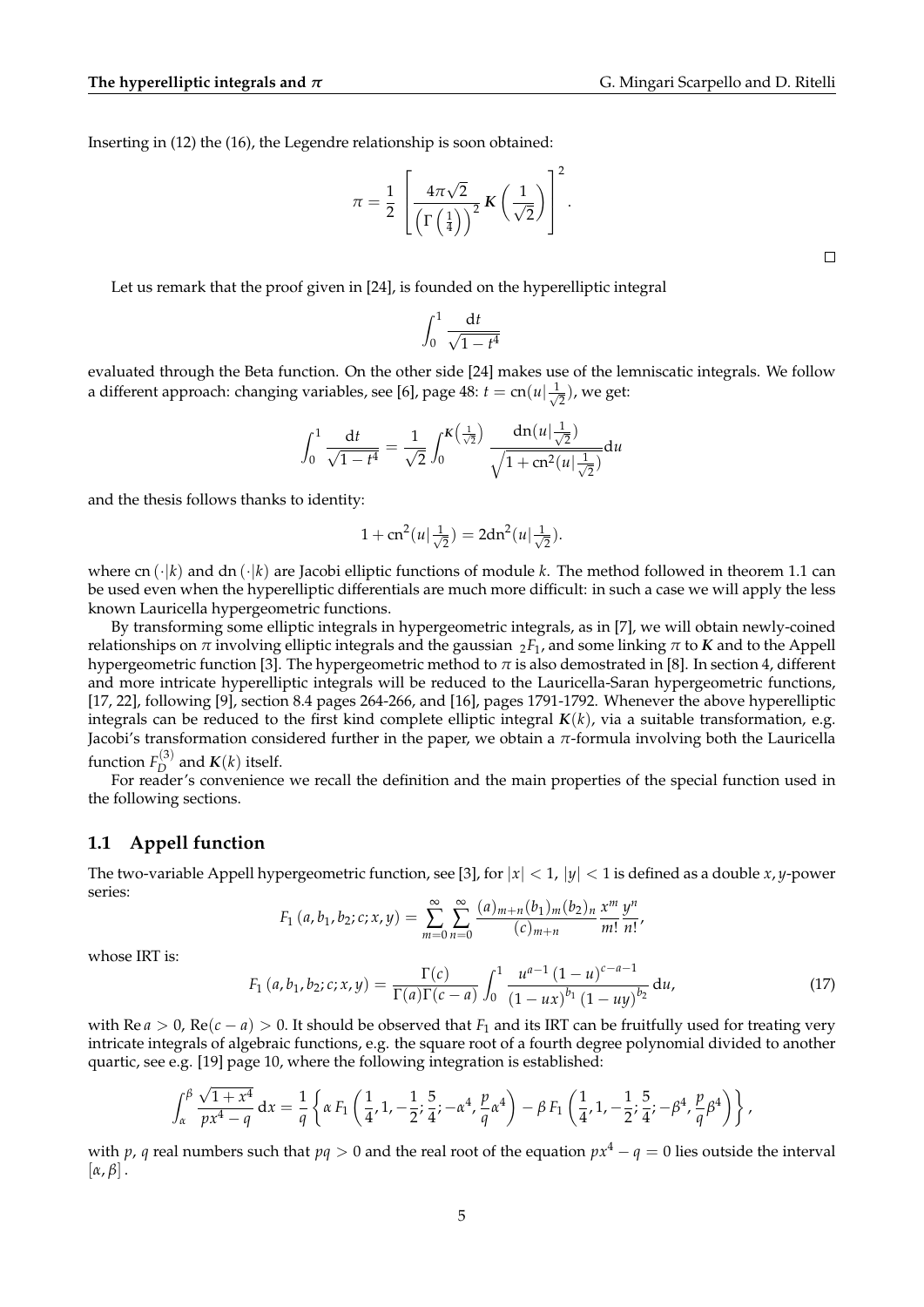### **1.2 Lauricella function**

The hypergeometric Lauricella function  $F_D^{(n)}$  $D_D^{(n)}$  of *n* ∈  $\mathbb{N}^+$  variables, [17, 22], is defined as:

$$
F_D^{(n)}(a, b_1, \ldots, b_n; c; x_1, \ldots, x_n) := \sum_{m_1, \ldots, m_n \in \mathbb{N}} \frac{(a)_{m_1 + \cdots + m_n} (b_1)_{m_1} \cdots (b_n)_{m_n}}{(c)_{m_1 + \cdots + m_n} m_1! \cdots m_n!} x_1^{m_1} \cdots x_n^{m_m}
$$

where  $(x)_k$  is again the Pochhammer symbol, and with the hypergeometric series usual convergence requirements  $|x_1| < 1, ..., |x_n| < 1$ . If Re  $c > \text{Re } a > 0$ , the relevant IRT provides:

$$
F_D^{(n)}(a, b_1, \dots, b_n; c; x_1, \dots, x_n) = \frac{\Gamma(c)}{\Gamma(a)\Gamma(c-a)} \int_0^1 \frac{u^{a-1}(1-u)^{c-a-1} du}{(1-x_1u)^{b_1} \cdots (1-x_nu)^{b_n}}
$$
(18)

allowing the analytic continuation to  $\mathbb{C}^n$  deprived of the cartesian *n*-dimensional product of the interval  $|1,\infty|$ with itself.

### **2**  $\pi$  and the Gauss function  ${}_{2}F_{1}$

In this section we provide some new formulae linking *π*, like done by (5), to the first and the second kind complete elliptic integrals of module *k*, and to the Gauss hypergeometric function  $2F_1(1/2, 3/2; 2; \tilde{\zeta})$  or  $2F_1(1/2, 1/2; 2; \tilde{\zeta})$ , being *k* and *ξ* algebraic functions of a triple of given numbers. Such formulae will be found by computing through the hypergeometric way the elliptic integrals one can find, for instance, in [6] at entries 237.05 page 82, 233.04 page 72, 236.03 page 79, 233.03 page 82. All this is ruled by:

**Theorem 2.1.** *For each triple of real numbers c* < *b* < *a, one can compute π through whichever of the following formulae involving K*, *E*, <sup>2</sup>*F*1*:*

$$
\pi = \frac{4}{b-c} \frac{(a-c)E\left(\sqrt{\frac{b-c}{a-c}}\right) + (b-a)K\left(\sqrt{\frac{b-c}{a-c}}\right)}{{}_2F_1\left(\frac{1}{2},\frac{1}{2};2;\frac{b-c}{a-c}\right)}\tag{19}
$$

$$
\pi = \frac{4(a-c)}{b-c} \frac{K\left(\sqrt{\frac{b-c}{a-c}}\right) - E\left(\sqrt{\frac{b-c}{a-c}}\right)}{{}_2F_1\left(\frac{1}{2}, \frac{3}{2}; 2; \frac{b-c}{a-c}\right)}
$$
\n(20)

$$
\pi = \frac{4\sqrt{(a-c)(b-c)}}{a-b} \frac{K\left(\sqrt{\frac{a-b}{a-c}}\right) - E\left(\sqrt{\frac{a-b}{a-c}}\right)}{{}_2F_1\left(\frac{1}{2}, \frac{1}{2}; 2; \frac{a-b}{c-b}\right)}\tag{21}
$$

$$
\pi = \frac{4}{a-b} \sqrt{\frac{b-c}{a-c}} \frac{(a-c)E\left(\sqrt{\frac{a-b}{a-c}}\right) + (c-b)K\left(\sqrt{\frac{a-b}{a-c}}\right)}{{}_2F_1\left(\frac{1}{2}, \frac{3}{2}; 2; \frac{b-a}{b-c}\right)}\tag{22}
$$

*Proof.* Identities (19) and (20) come down as follows. Using the IRT for  $_2F_1$ , and passing from *x* to *u* through  $x = c + (b - c)u$ , we find:

$$
\int_{c}^{b} \sqrt{\frac{b-x}{(a-x)(x-c)}} dx = \frac{\pi(b-c)}{2\sqrt{a-c}} {}_{2}F_{1}\left(\frac{1}{2}, \frac{1}{2}; 2; \frac{b-c}{a-c}\right).
$$
 (23)

On the other hand, see [6], n. 233.04 page 72:

$$
\int_{c}^{b} \sqrt{\frac{b-x}{(a-x)(x-c)}} dx = 2\sqrt{a-c} \mathbf{E} \left( \sqrt{\frac{b-c}{a-c}} \right) - \frac{2(a-b)}{\sqrt{a-c}} \mathbf{K} \left( \sqrt{\frac{b-c}{a-c}} \right).
$$
 (24)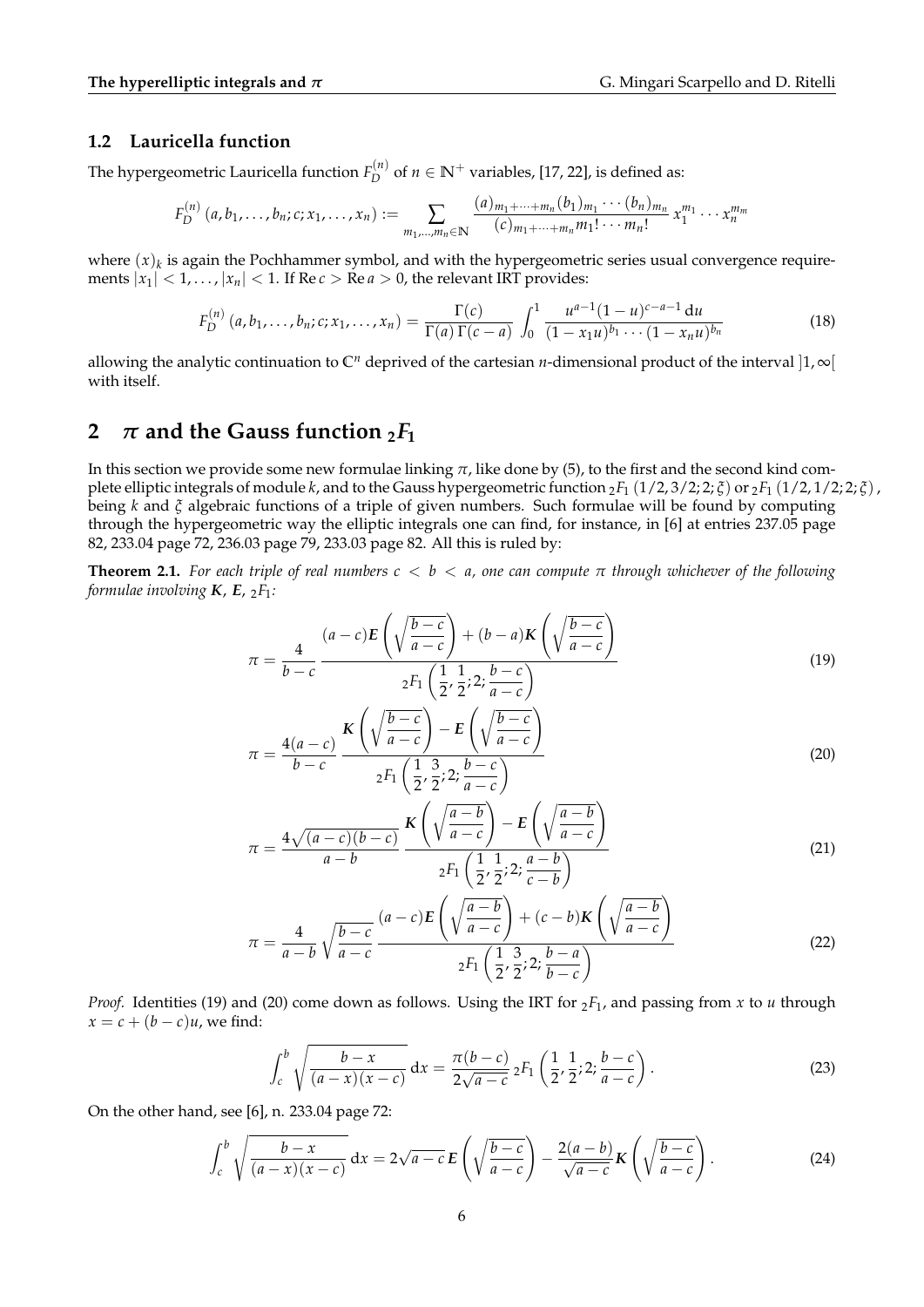Thesis (19) follows by equating (23) and (24) and then obtaining *π*. The other thesis (20) can be obtained starting analogously from integral 233.03 page 72 of [6]:

$$
\int_{c}^{b} \sqrt{\frac{x-c}{(a-x)(b-x)}} dx = 2\sqrt{a-c} \left\{ K \left( \sqrt{\frac{b-c}{a-c}} \right) - E \left( \sqrt{\frac{b-c}{a-c}} \right) \right\}.
$$
 (25)

The same transformation  $x \leftrightarrow u$  and the IRT for  ${}_2F_1$  will provide:

$$
\int_{c}^{b} \sqrt{\frac{x-c}{(a-x)(b-x)}} dx = \frac{\pi(b-c)}{2\sqrt{a-c}} {}_{2}F_{1}\left(\frac{1}{2}; \frac{3}{2}; 2; \frac{b-c}{a-c}\right), \tag{26}
$$

so that, equating (26) and (25), formula (20) is immediate. The identity (21) is founded on the elliptic integral evaluation 237.05, [6] page 82, when compared to its hypergeometric counterpart:

$$
\int_b^a \sqrt{\frac{a-x}{(x-b)(x-c)}} dx = 2\sqrt{a-c} \left\{ K \left( \sqrt{\frac{a-b}{a-c}} \right) - E \left( \sqrt{\frac{a-b}{a-c}} \right) \right\}
$$

$$
\int_b^a \sqrt{\frac{a-x}{(x-b)(x-c)}} dx = \frac{\pi(a-b)}{2\sqrt{b-c}} {}_2F_1 \left( \frac{1}{2}; \frac{1}{2}; 2; \frac{a-b}{c-b} \right).
$$

The same for (22), with reference to integral 236.03 page 79 of [6]:

$$
\int_b^a \sqrt{\frac{x-b}{(a-x)(x-c)}} dx = 2\sqrt{a-c} \mathbf{E} \left( \sqrt{\frac{a-b}{a-c}} \right) - \frac{2(b-c)}{\sqrt{a-c}} \mathbf{K} \left( \sqrt{\frac{a-b}{a-c}} \right)
$$

$$
\int_b^a \sqrt{\frac{x-b}{(a-x)(x-c)}} dx = \frac{\pi(a-b)}{2\sqrt{b-c}} {}_2F_1 \left( \frac{1}{2}; \frac{3}{2}; 2; \frac{a-b}{c-b} \right).
$$

## **3**  $\pi$  and the Appell function  $F_1$

Our next formulae are founded on entries 252.00 page 103 and 256.00 page 120 of [6]. The link of *F*<sup>1</sup> to *π* comes from the:

**Theorem 3.1.** For each set of four real numbers, say  $d < c < b < a$  the following identities hold:

$$
\pi = 2\sqrt{\frac{a-d}{a-c}} \frac{K\left(\sqrt{\frac{(a-b)(c-d)}{(a-c)(b-d)}}\right)}{F_1\left(\frac{1}{2}; \frac{1}{2}, \frac{1}{2}; 1; \frac{c-d}{a-d}, \frac{c-d}{b-d}\right)},
$$
\n(27)

$$
\pi = 2\sqrt{\frac{b-c}{a-c}} \frac{K\left(\sqrt{\frac{(a-b)(c-d)}{(a-c)(b-d)}}\right)}{F_1\left(\frac{1}{2}; \frac{1}{2}, \frac{1}{2}; 1; \frac{a-b}{c-b'}, \frac{a-b}{d-b}\right)}.
$$
(28)

*Proof.* Changing the variable from *x* to *u*,  $x = d + (c - d)u$ , we are led, using (17), to the hypergeometric identity:

$$
\int_{d}^{c} \frac{\mathrm{d}x}{\sqrt{(a-x)(b-x)(c-x)(x-d)}} = \frac{\pi}{\sqrt{(a-d)(b-d)}} F_{1}\left(\frac{1}{2}, \frac{1}{2}, \frac{1}{2}; 1; \frac{c-d}{a-d}, \frac{c-d}{b-d}\right)
$$
(29)

but the elliptic counterpart gives:

$$
\int_{d}^{c} \frac{\mathrm{d}x}{\sqrt{(a-x)(b-x)(c-x)(x-d)}} = \frac{2}{\sqrt{(a-c)(b-d)}} \mathbf{K}\left(\sqrt{\frac{(a-b)(c-d)}{(a-c)(b-d)}}\right). \tag{30}
$$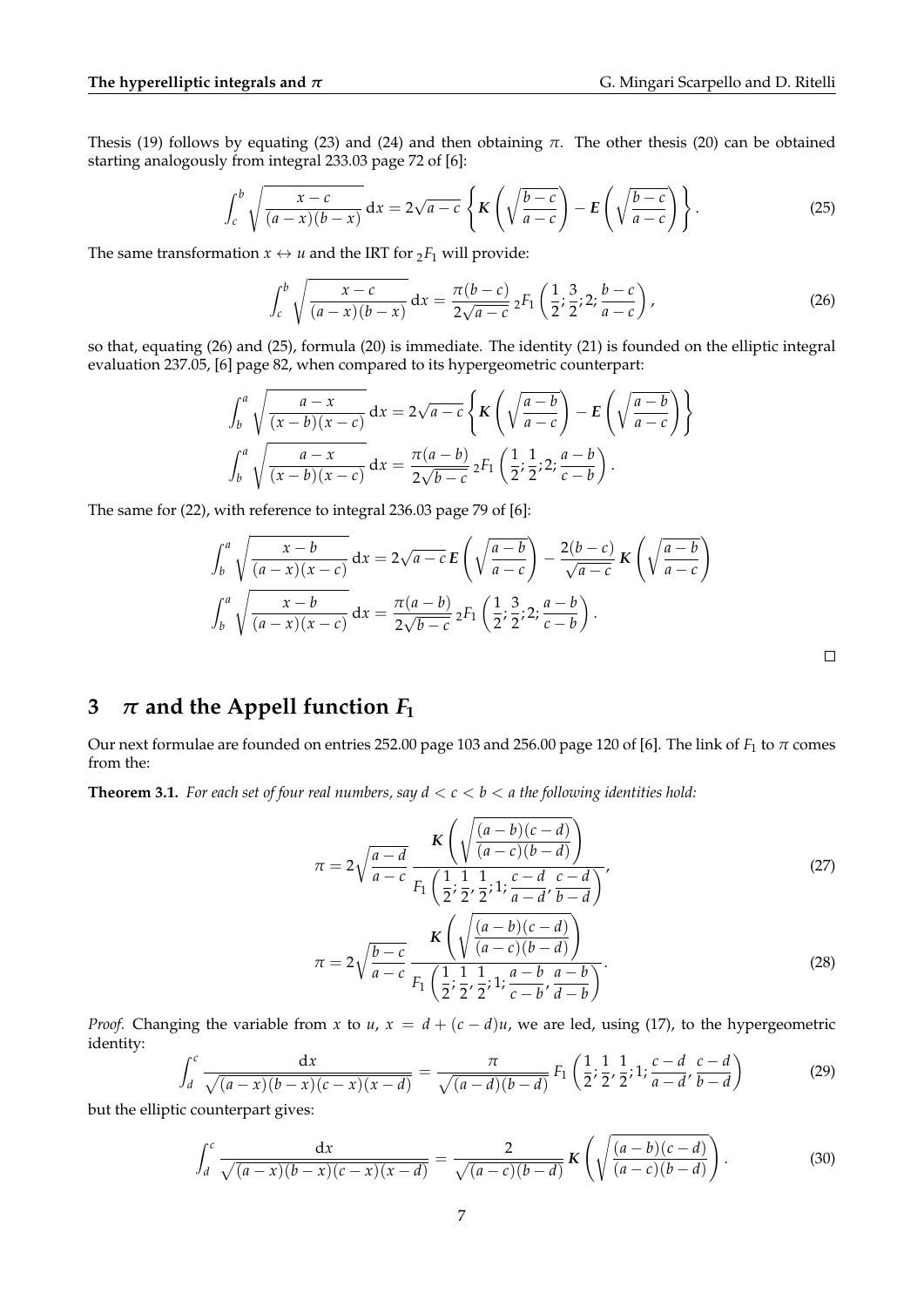$\Box$ 

Thesis (27) follows getting *π* by (29) and (30). All the same, thesis (28) follows after considering the chain:

$$
\int_{b}^{a} \frac{dx}{\sqrt{(a-x)(b-x)(c-x)(x-d)}} = \frac{2}{\sqrt{(a-c)(b-d)}} K\left(\sqrt{\frac{(a-b)(c-d)}{(a-c)(b-d)}}\right)
$$
  
=  $\frac{\pi}{\sqrt{(b-c)(b-d)}} F_1\left(\frac{1}{2}; \frac{1}{2}, \frac{1}{2}; 1; \frac{a-b}{c-b}, \frac{a-b}{d-b}\right).$ 

#### **4 Hyperelliptic integrals, Lauricella function** *F* (**3**)  $\int_{D}^{D}$  and  $\pi$

Even if hyperelliptic integrals appear in many branches of applied mathematics, they are seldom computed via explicit formulae due to severe obstacles encountered along the way. Nevertheless some particular hyperelliptic integrals can be reduced to hypergeometric functions. For instance in [20], a series integration leads to: √

$$
\int_1^u \frac{d\tau}{\sqrt{\tau(\tau^4-1)}} = \frac{\sqrt{\pi}}{4} \frac{\Gamma(3/8)}{\Gamma(7/8)} - \frac{2}{3u\sqrt{u}} 2F_1\left(\frac{3}{8}, \frac{1}{2}; \frac{11}{8}; \frac{1}{u^4}\right),
$$

true if *u* > 1. The above cannot be considered a reduction formula in the strict sense of the term: in fact *reduction* passes through a convenient new variable, lowering the degree within a integration problem, but keeping the algebraic nature of the integrand. This is achieved through a rational change of variable  $\xi = \varphi_\mu(\zeta)/\psi_\nu(\zeta)$ , and  $\varphi_u(\zeta)$  and  $\psi_v(\zeta)$  are polynomials of degrees  $\mu$ ,  $\nu$ . Among the  $\gamma$ . th degree rational transformations,  $\gamma =$  $\max(\mu, \nu)$ , we can find several hyperelliptic reduction formulae developed in XIX century by Legendre (1828), Jacobi (1832), Hermite (1876), Konigsberger, Goursat (1885), Bolza, Richelot, Burnside (1892) and others. We ¨ will briefly discuss the Jacobi reduction: it operates on integrals like:

$$
\int \frac{\mathrm{d}\zeta}{\sqrt{P_5(\zeta)}},\tag{31}
$$

where  $P_5(\zeta)$  is a fifth degree polynomial whose roots are all real and given by: 0, 1, *a*, *b*, *ab*, and provides (31) in terms of elliptic integrals. For any couple of real numbers,  $a > b > 1$ , then, through a second degree rational transformation:

$$
\xi = \frac{(1-a)(1-b)\zeta}{(\zeta - a)(\zeta - b)}
$$

one can obtain, after some work, the Jacobi reduction formula: √

$$
\int_0^1 \frac{\left(\sqrt{ab} + \zeta\right) \, \mathrm{d}\zeta}{\sqrt{\zeta(\zeta - 1)(\zeta - ab)(\zeta - a)(\zeta - b)}} = \frac{1}{\sqrt{(1 - a)(1 - b)}} \int_0^1 \frac{\, \mathrm{d}\zeta}{\sqrt{\zeta(1 - \zeta)(1 - c\zeta)}}. \tag{32}
$$

where

$$
c = -\frac{\left(\sqrt{a} - \sqrt{b}\right)^2}{(1 - a)(1 - b)}.
$$
\n(33)

A Jacobi formula variant is also available, where the linear term (instead of  $\sqrt{ab}+\zeta$  ) is  $\varepsilon+\zeta$  with  $\varepsilon$  independent on *a* and *b*. The latter, taking *ε* = 0, *a* = −1, 1/*b* = *β*, restores the hyperelliptic integral of Legendre:

$$
\int \frac{\mathrm{d}y}{\sqrt{y(1-y^2)(1-\beta^2y^2)}},
$$

Jacobi was the first to reduce it to a sum of elliptic ones.

Using the IRT for Lauricella function, formula (18), we will succeed in computing two hyperelliptic integrals in order to find two new relationships linking *π*, *K*(*k*) and the three-variable Lauricella function *F* (3)  $D^{(3)}$ . This will be covered by the: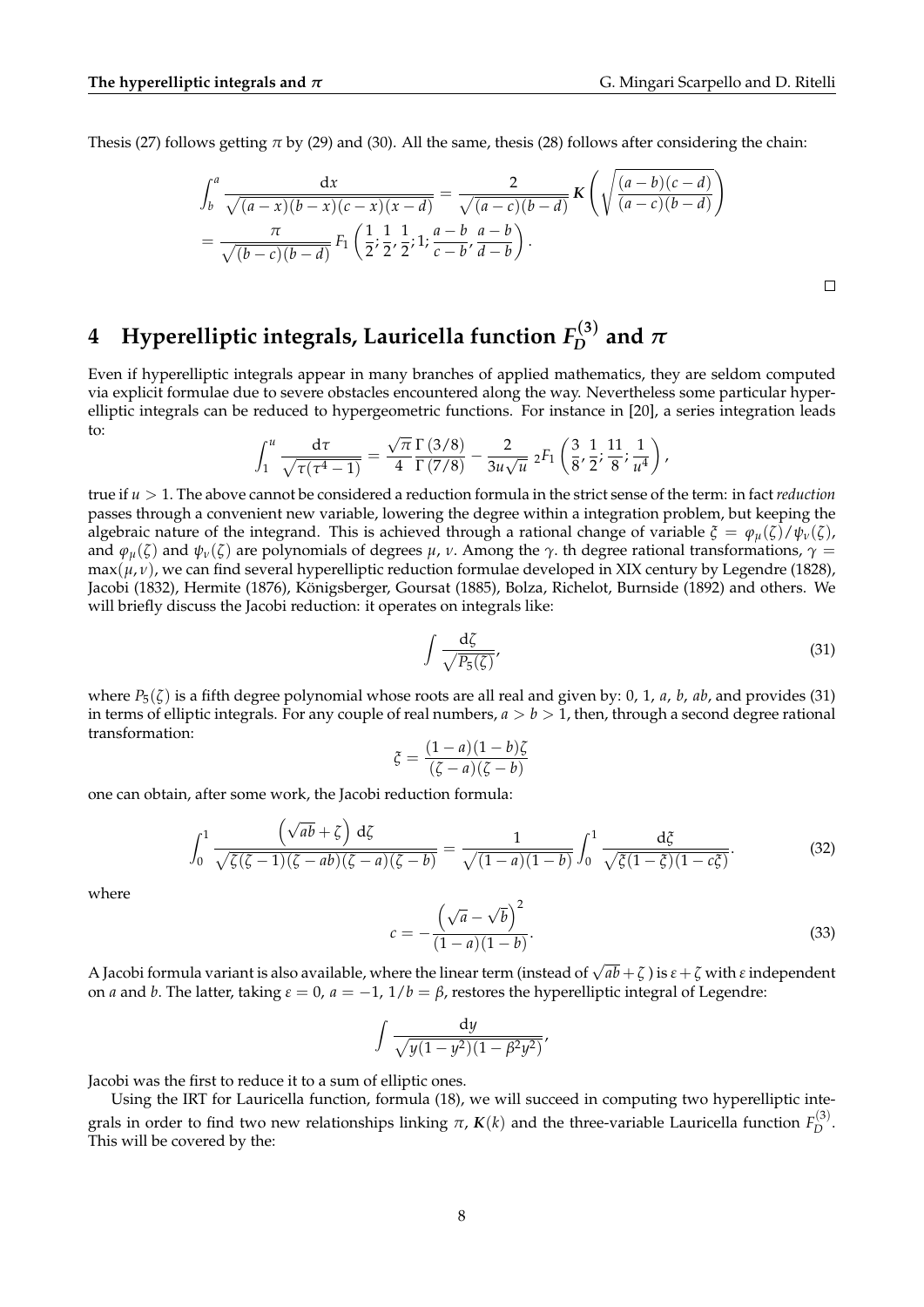**Theorem 4.1.** *Let*  $0 < \alpha < \beta < \gamma < \delta < \epsilon$  *real numbers. Let* 

$$
\mathcal{I}_1^{(1/2)}(\alpha,\beta,\gamma,\delta,\varepsilon)=\int_{\alpha}^{\beta}\frac{\mathrm{d}x}{\sqrt{(x-\alpha)(x-\beta)(x-\gamma)(x-\delta)(x-\varepsilon)}}
$$

*then we have:*

$$
\mathcal{I}_{1}^{(1/2)}(\alpha, \beta, \gamma, \delta, \varepsilon) = \frac{\pi}{\sqrt{(\gamma - \alpha)(\delta - \alpha)(\varepsilon - \alpha)}} F_{D}^{(3)}\left(\frac{1}{2}; \frac{1}{2}, \frac{1}{2}; \frac{1}{2}; \frac{\beta - \alpha}{\gamma - \alpha}, \frac{\beta - \alpha}{\delta - \alpha}, \frac{\beta - \alpha}{\varepsilon - \alpha}\right).
$$
\n(34)

*Proof.* We use the change of variables  $x = \alpha + (\beta - \alpha)u$ , which implies:

$$
x - \alpha = (\beta - \alpha) u,
$$
  
\n
$$
x - \gamma = (\gamma - \alpha) \left( \frac{\beta - \alpha}{\gamma - \alpha} u - 1 \right),
$$
  
\n
$$
x - \delta = (\delta - \alpha) \left( \frac{\beta - \alpha}{\delta - \alpha} u - 1 \right),
$$
  
\n
$$
x - \epsilon = (\epsilon - \alpha) \left( \frac{\beta - \alpha}{\epsilon - \alpha} u - 1 \right),
$$
  
\n
$$
x - \delta = (\delta - \alpha) \left( \frac{\beta - \alpha}{\delta - \alpha} u - 1 \right),
$$

one can see that:

$$
\mathcal{I}_{1}^{(1/2)}(\alpha,\beta,\gamma,\delta,\varepsilon) = \frac{1}{\sqrt{(\gamma-\alpha)(\delta-\alpha)(\varepsilon-\alpha)}} \int_{0}^{1} \frac{u^{-1/2}(1-u)^{-1/2} du}{\left(1-\frac{\beta-\alpha}{\gamma-\alpha}u\right)^{1/2}\left(1-\frac{\beta-\alpha}{\delta-\alpha}u\right)^{1/2}\left(1-\frac{\beta-\alpha}{\varepsilon-\alpha}u\right)^{1/2}}
$$

and then (34) follows in a similar way as for (8).

Our proof does not depend on the root index, and at this point, assuming, for *y* < 1

$$
\mathcal{I}_{1}^{(y)}(\alpha,\beta,\gamma,\delta,\varepsilon)=\int_{\alpha}^{\beta}\frac{\mathrm{d}x}{\left[(x-\alpha)(x-\beta)(x-\gamma)(x-\delta)(x-\varepsilon)\right]^{y}},
$$

one easy can see that:

$$
\mathcal{I}_{1}^{(y)}(\alpha, \beta, \gamma, \delta, \varepsilon) = \frac{1}{(\gamma - \alpha)^{y}(\delta - \alpha)^{y}(\varepsilon - \alpha)^{y}} \frac{\Gamma^{2}(1 - y)}{\Gamma(2 - 2y)} \times \times F_{D}^{(3)}\left(1 - y; y, y, y; 2 - 2y; \frac{\beta - \alpha}{\gamma - \alpha}, \frac{\beta - \alpha}{\delta - \alpha}, \frac{\beta - \alpha}{\varepsilon - \alpha}\right).
$$

Furthermore, the approach of theorem 4.1 allows the analogous treatment when the integration interval is [*γ*, *δ*] or [*ε*, ∞[. Let us provide, for example, the

**Corollary 4.1.1.** *If* 0 < *α* < *β* < *γ* < *δ* < *ε*, *defining*

$$
\mathcal{I}_2^{(1/2)}(\alpha,\beta,\gamma,\delta,\varepsilon)=\int_{\gamma}^{\delta}\frac{\mathrm{d}x}{\sqrt{(x-\alpha)(x-\beta)(x-\gamma)(x-\delta)(x-\varepsilon)}}
$$

*then:*

$$
\mathcal{I}_{2}^{(1/2)}(\alpha,\beta,\gamma,\delta,\varepsilon)=\frac{\pi}{\sqrt{(\gamma-\alpha)(\gamma-\beta)(\varepsilon-\gamma)}}F_{D}^{(3)}\left(\frac{1}{2};\frac{1}{2},\frac{1}{2},\frac{1}{2};1;\frac{\delta-\gamma}{\alpha-\gamma},\frac{\delta-\gamma}{\beta-\gamma},\frac{\delta-\gamma}{\varepsilon-\gamma}\right).
$$

To our  $\pi$ -formulae is strictly linked the following:

**Theorem 4.2.** *Let*  $\alpha < \beta < \gamma < \delta < \epsilon$  *and define:* 

$$
\mathcal{J}_1^{(1/2)}(\alpha,\beta,\gamma,\delta,\varepsilon)=\int_{\alpha}^{\beta}\frac{x\,\mathrm{d}x}{\sqrt{(x-\alpha)(x-\beta)(x-\gamma)(x-\delta)(x-\varepsilon)}}.
$$

 $\Box$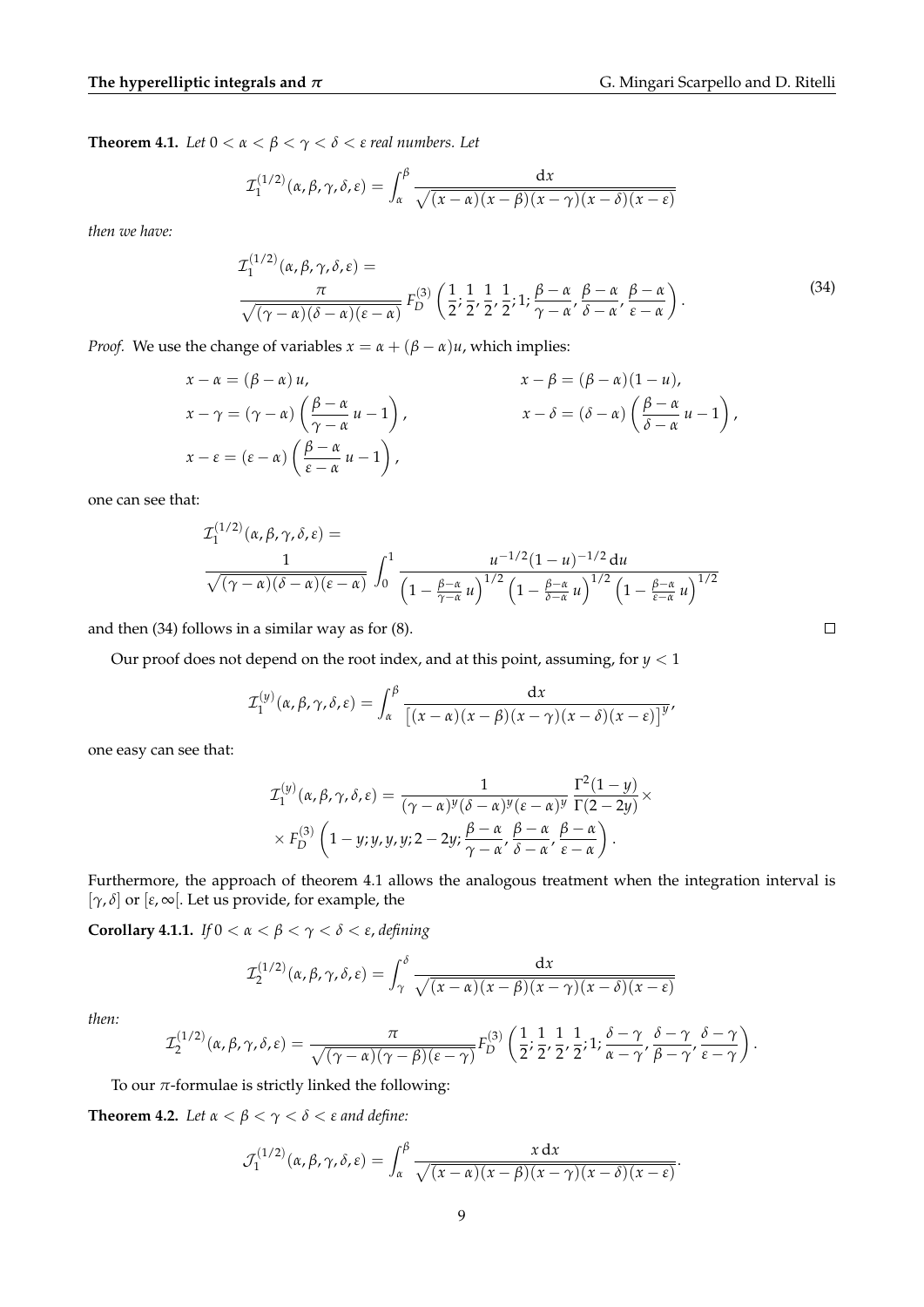.

*Then:*

$$
\mathcal{J}_1^{(1/2)}(\alpha,\beta,\gamma,\delta,\varepsilon) = \frac{\pi}{\sqrt{(\gamma-\alpha)(\delta-\alpha)(\varepsilon-\alpha)}} \left( \mathcal{J}_{1,\alpha}^{(1/2)} + \mathcal{J}_{1,\alpha\beta}^{(1/2)} \right)
$$

*where:*

$$
\mathcal{J}_{1,\alpha}^{(1/2)} = \alpha F_D^{(3)} \left( \frac{1}{2}, \frac{1}{2}, \frac{1}{2}, \frac{1}{2}; 1; \frac{\beta - \alpha}{\gamma - \alpha}, \frac{\beta - \alpha}{\delta - \alpha}, \frac{\beta - \alpha}{\epsilon - \alpha} \right)
$$
  

$$
\mathcal{J}_{1,\alpha\beta}^{(1/2)} = (\beta - \alpha) F_D^{(3)} \left( \frac{3}{2}, \frac{1}{2}, \frac{1}{2}, \frac{1}{2}, \frac{1}{2}, \frac{\beta - \alpha}{\gamma - \alpha}, \frac{\beta - \alpha}{\delta - \alpha}, \frac{\beta - \alpha}{\epsilon - \alpha} \right).
$$

*Proof.* It is enough to change variable  $x = \alpha + (\beta - \alpha)u$  and then invoke the IRT for  $F_D^{(3)}$  $D^{(3)}$ .

Recalling the Jacobi formula (32) for the hyperelliptic to elliptic reduction, we get:

**Theorem 4.3.** *If*  $a > b > 1$ *, then:* 

$$
\pi = \frac{4ab}{\left(\sqrt{ab} - 1\right)(A+B)} K\left(\frac{\sqrt{a} - \sqrt{b}}{\sqrt{ab} - 1}\right)
$$
(35)

*where*

$$
A = 2\sqrt{ab} F_D^{(3)} \left( \frac{1}{2}, \frac{1}{2}, \frac{1}{2}, \frac{1}{2}; 1; \frac{1}{b}, \frac{1}{a}, \frac{1}{ab} \right), \quad B = F_D^{(3)} \left( \frac{3}{2}, \frac{1}{2}, \frac{1}{2}, \frac{1}{2}, 2; \frac{1}{b}, \frac{1}{a}, \frac{1}{ab} \right)
$$

*Proof.* Looking at the right hand side of (32) and using entry 235.00 page 77 of [6], we get:

$$
\mathcal{H} = \int_0^1 \frac{\left(\zeta + \sqrt{ab}\right) d\zeta}{\sqrt{(\zeta - 1)\zeta(\zeta - a)(\zeta - b)(\zeta - ab)}} = \frac{2}{\sqrt{ab} - 1} K\left(\frac{\sqrt{a} - \sqrt{b}}{\sqrt{ab} - 1}\right).
$$
 (36)

By the theorems 4.1 and 4.2 the integral at left hand side in (36) can be converted in hypergeometric terms, and noting that *α* = 0, *β* = 1,  $\gamma$  = *b*, *δ* = *a*, *ε* = *ab*, we have:

$$
\mathcal{H} = \frac{\pi}{\sqrt{ab}} F_D^{(3)} \left( \frac{1}{2}, \frac{1}{2}, \frac{1}{2}, \frac{1}{2}; 1; \frac{1}{b}, \frac{1}{a}, \frac{1}{ab} \right) + \frac{\pi}{2ab} F_D^{(3)} \left( \frac{3}{2}, \frac{1}{2}, \frac{1}{2}, \frac{1}{2}, 2; \frac{1}{b}, \frac{1}{a}, \frac{1}{ab} \right)
$$
(37)

Thesis (35) follows solving to  $\pi$  after eliminating  $\mathcal H$  between (36) and (37).

All the same, if  $0 < b < a < 1$  and  $c$  is the constant introduced in (33) we obtain:

### **Theorem 4.4.**

$$
\pi = \frac{4}{\left(1 - \sqrt{ab}\right)(A+B)} K \left(\frac{\sqrt{a} - \sqrt{b}}{1 - \sqrt{ab}}\right)
$$
(38)

*where:*

$$
A = 2 F_D^{(3)} \left( \frac{1}{2}, \frac{1}{2}, \frac{1}{2}, \frac{1}{2}; 1; ab, a, b \right), \quad B = \sqrt{ab} F_D^{(3)} \left( \frac{3}{2}, \frac{1}{2}, \frac{1}{2}, \frac{1}{2}, 2; ab, a, b \right).
$$

*Proof.* It is enough to observe that:

$$
\int_0^1 \frac{d\zeta}{\sqrt{\zeta(1-\zeta)(1-c\zeta)}} = \sqrt{(1-a)(1-b)} \int_0^1 \frac{(\sqrt{ab} + \zeta) d\zeta}{\sqrt{\zeta(\zeta-1)(\zeta-ab)(\zeta-a)(\zeta-b)}}
$$

and go on as before.

 $\Box$ 

 $\Box$ 

 $\Box$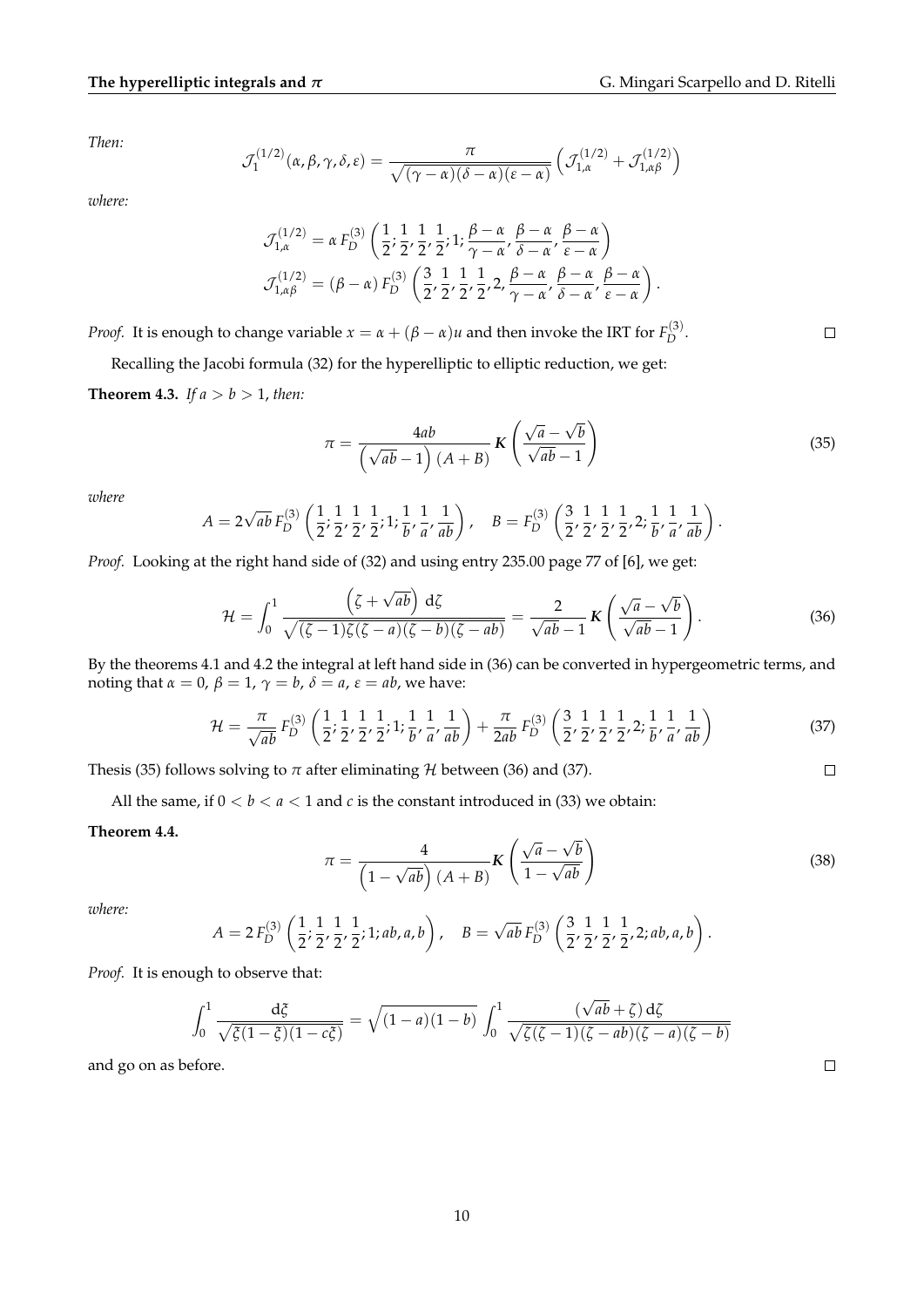### **5 Conclusions**

A large class of hyperelliptic integrals are represented, via some suitable IRT, through hypergeometric functions, like those of Gauss, Lauricella and Appell, namely multiple power series. Whenever a hyperelliptic integral can in addition be reduced to an elliptic integral, which can be done through an algebraic transformation, e.g. quadratic for the Jacobi reduction, we obtain a two-fold representation of the same mathematical object. By equating them, one can gain some completely new  $\pi$  determinations through the mentioned special functions or the eulerian complete Gamma and Beta integrals. Each of our *π*-formulae has been tested through Mathematica<sub>®</sub>'s packages for special functions. A convenient routine has only been implemented for the Lauricella's triple series: agreements were found successful in all cases. The practical value of our *π*formulae is not in computing *π*, but in allowing a benchmark evaluation of the practical literary formulae of <sup>2</sup>*F*1, *F*1, *F* (3)  $D$ , *F*, *E*, *K*, being  $\pi$  known beyond one billion of digits.

One of the most remarkable hypergeometric formulae, not surprisingly due to Ramanujan, see formula (45) page 1359 of [23], gives 14 digits of  $\pi$  per term. The same equation in another form was given by the Chudnovsky brothers quoted by [8]:

$$
\pi = \frac{426880\sqrt{10005}}{A\left[{}_3F_2\left(\frac{1}{6},\frac{1}{2},\frac{5}{6};1,1;B\right) - C_3F_2\left(\frac{7}{6},\frac{3}{2},\frac{11}{6};2,2;B\right)\right]'}.
$$

with:

 $A = 13591409; B = \frac{-1}{151931373056000}; C = \frac{30285563}{1651969144908540723200}$ 

Such a formula, already used by Mathematica<sub>®</sub> itself to calculate  $\pi$ , is founded on the six-argument univariate hypergeometric function:

$$
{}_{3}F_{2}(a_{1}, a_{2}, a_{3}; b_{1}, b_{2}; x) = \sum_{n=0}^{\infty} \frac{(a_{1})_{n}(a_{2})_{n}(a_{3})_{n}}{(b_{1})_{n}(b_{2})_{n}} \frac{x^{n}}{n!},
$$

whose order is 2 steps higher than  $2F_1$ . By all means there are many formulae involving  $\pi$ , and one can consult [23] or [12] for a review of such identities. However our main *π*-formulae: (19), (20), (21), (27), (28), (35), (38), are not included in these repertories.

### **References**

- [1] V. Adamchik and S. Wagon, A simple formula for *π*, Amer. Math. Monthly 104 (1997), 852-855.
- [2] G. Almkvist, C. Krattenthaler, and J. Petersson, Some New formulae for *π* Experiment. Math. 12 (2003), 441-456.
- [3] P. Appell and J. Kampè de Fèriet, Fonctions Hypergéometriques et Hypersphériques; Polynomes d'Hermite, Gautier-Villars, Paris, 1926.
- [4] D. H. Bailey, P. B. Borwein and S. Plouffe, On the Rapid Computation of Various Polylogarithmic Constants, Mathematics of Computation, 66 (1997), 903-913.
- [5] D. H. Bailey and D.J. Broadhurst, Parallel Integer Relation Detection: Techniques and Applications, Mathematics of Computation, 70 (2001), no. 236, 1719-1736.
- [6] P. F. Byrd and M. D. Friedman, Handbook of Elliptic Integrals for Engineers and Scientists, Springer, New York, 1971.
- [7] B. C. Carlson, Some series and bounds for incomplete Elliptic Integrals, J. Math. and Phys. 40 (1961), 125-134.
- [8] D. V. Chudnovsky and G.V. Chudnovsky, Approximation and complex multiplication according to Ramanujan, in: George E. Andrews (Ed.), Ramanujan revisited: proceedings of the centenary conference, Academic Press, Boston (1988), 375-472.
- [9] H. Exton, Multiple Hypergeometric Functions and Applications, Ellis Horwood, Chichester, 1976.